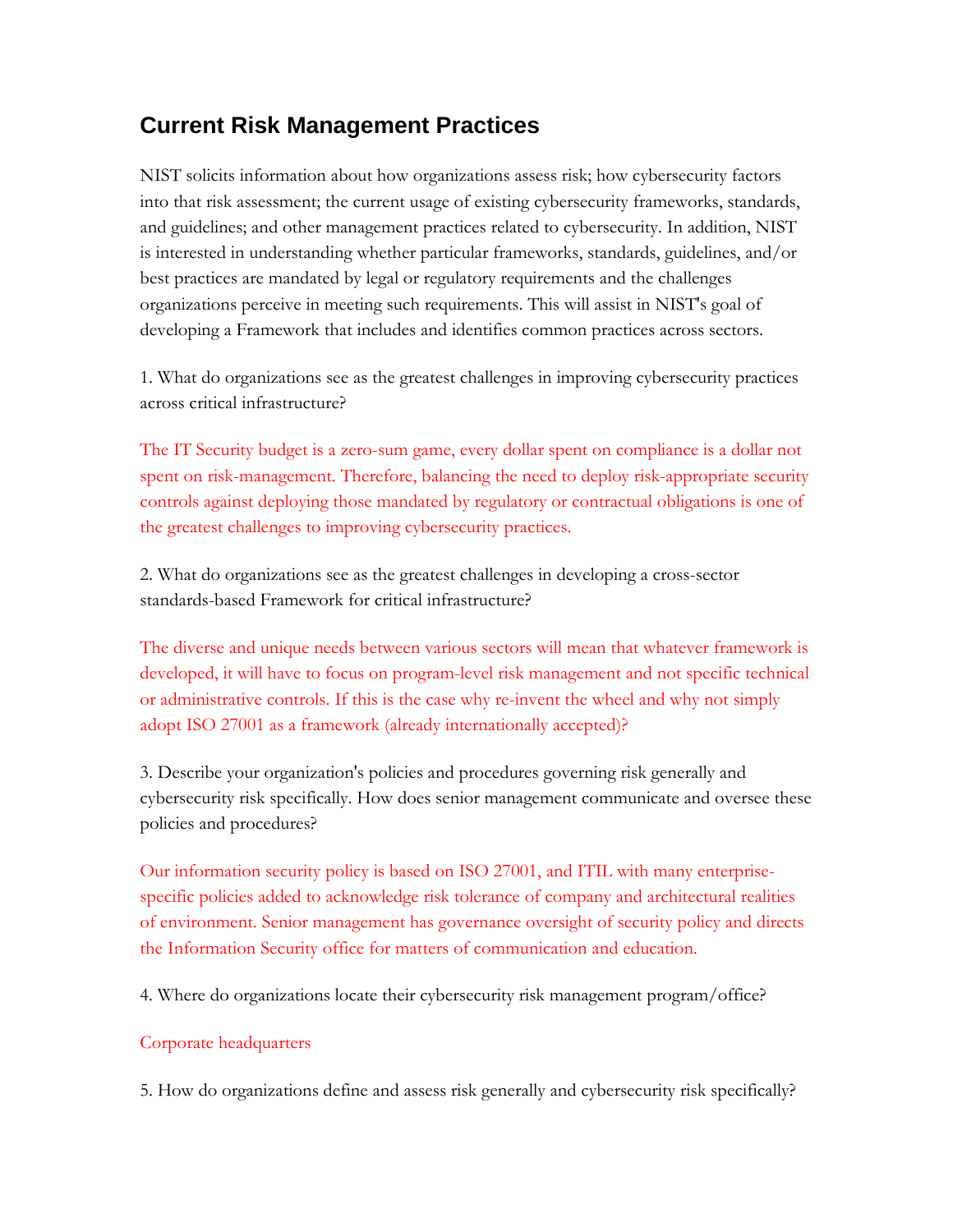There are several risk management organizations within the enterprise dealing with domainspecific threats and treatments. Information security is has developed it own riskmanagement methodologies including home-grown frameworks and well as industry frameworks such as OCTAVE and ISO 27005.

6. To what extent is cybersecurity risk incorporated into organizations' overarching enterprise risk management?

It is addressed but not managed through the centralized risk management organization. The information security group is managed inside the IT organization.

7. What standards, guidelines, best practices, and tools are organizations using to understand, measure, and manage risk at the management, operational, and technical levels?

ISO 27001/2/5, ITIL, OCTAVE, OWASP, MS SDL, Common Criteria, PCI DSS, homegrown frameworks and techniques.

8. What are the current regulatory and regulatory reporting requirements in the United States (e.g. local, state, national, and other) for organizations relating to cybersecurity?

### SOX, HIPAA, FAA, TSA, PCI DSS, Privacy laws (local, state, international)

9. What organizational critical assets are interdependent upon other critical physical and information infrastructures, including telecommunications, energy, financial services, water, and transportation sectors?

Transportation sector has dependencies on telecommunications, energy, information technology, and transportation entities within sector.

10. What performance goals do organizations adopt to ensure their ability to provide essential services while managing cybersecurity risk?

Availability trumps confidentiality or integrity controls in transportation sector so there is a focus on service uptime and disruption minimization goals. Regulatory compliance is also a stated goal.

11. If your organization is required to report to more than one regulatory body, what information does your organization report and what has been your organization's reporting experience?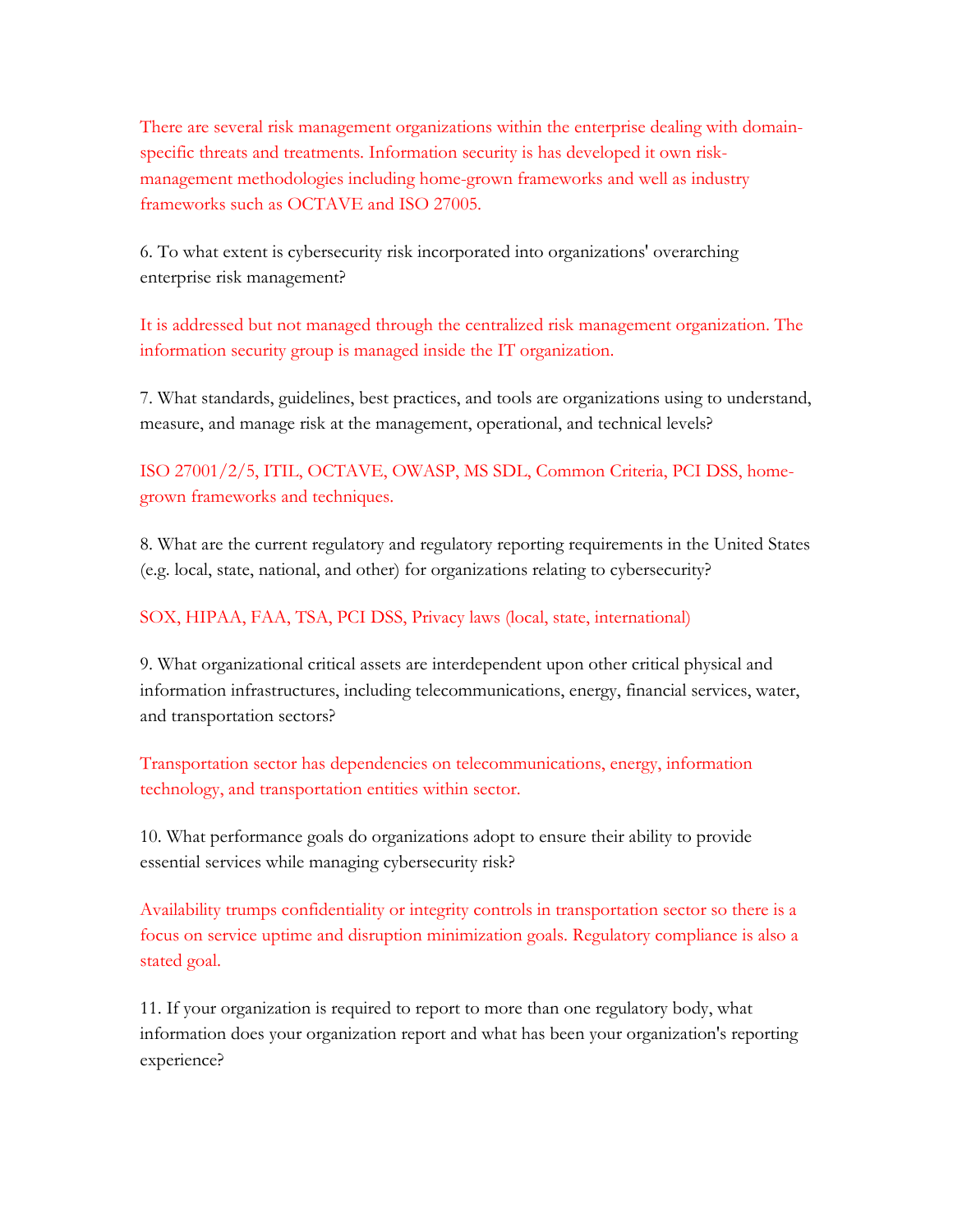An auditor letter of attestation is enough to satisfy most reporting requirements. Other information that may be shared; access logs samples, data flow diagrams, etc.

12. What role(s) do or should national/international standards and organizations that develop national/international standards play in critical infrastructure cybersecurity conformity assessment?

Standards and frameworks are useful as guidance in building a program or comparing results but are incomplete since they do not address sector/business specific risk factors or treatments. An organization's risk tolerance for components and systems within an enterprise that are not critical for mission success cannot be treated the same as those that are critical to the mission. Many standards and frameworks miss this point and paint control requirements with a broad brush that increases costs but does not reduce risk.

## **Use of Frameworks, Standards, Guidelines, and Best Practices**

As set forth in the Executive Order, the Framework will consist of standards, guidelines, and/or best practices that promote the protection of information and information systems supporting organizational missions and business functions.

NIST seeks comments on the applicability of existing publications to address cybersecurity needs, including, but not limited to the documents developed by: international standards organizations; U.S. Government Agencies and organizations; State regulators or Public Utility Commissions; Industry and industry associations; other Governments, and nonprofits and other non-government organizations.

NIST is seeking information on the current usage of these existing approaches throughout industry, the robustness and applicability of these frameworks and standards, and what would encourage their increased usage. Please provide information related to the following:

1. What additional approaches already exist?

ISMS is based on ISO 27001, Operations based on ITIL, regulated data/system controls dictated by various laws and standards (SOX, PCI DSS, etc.)

2. Which of these approaches apply across sectors?

These approaches should work across all sectors since business risk is handled via ISO/ITIL inspired controls and prescriptive controls are defined by regulation/standard.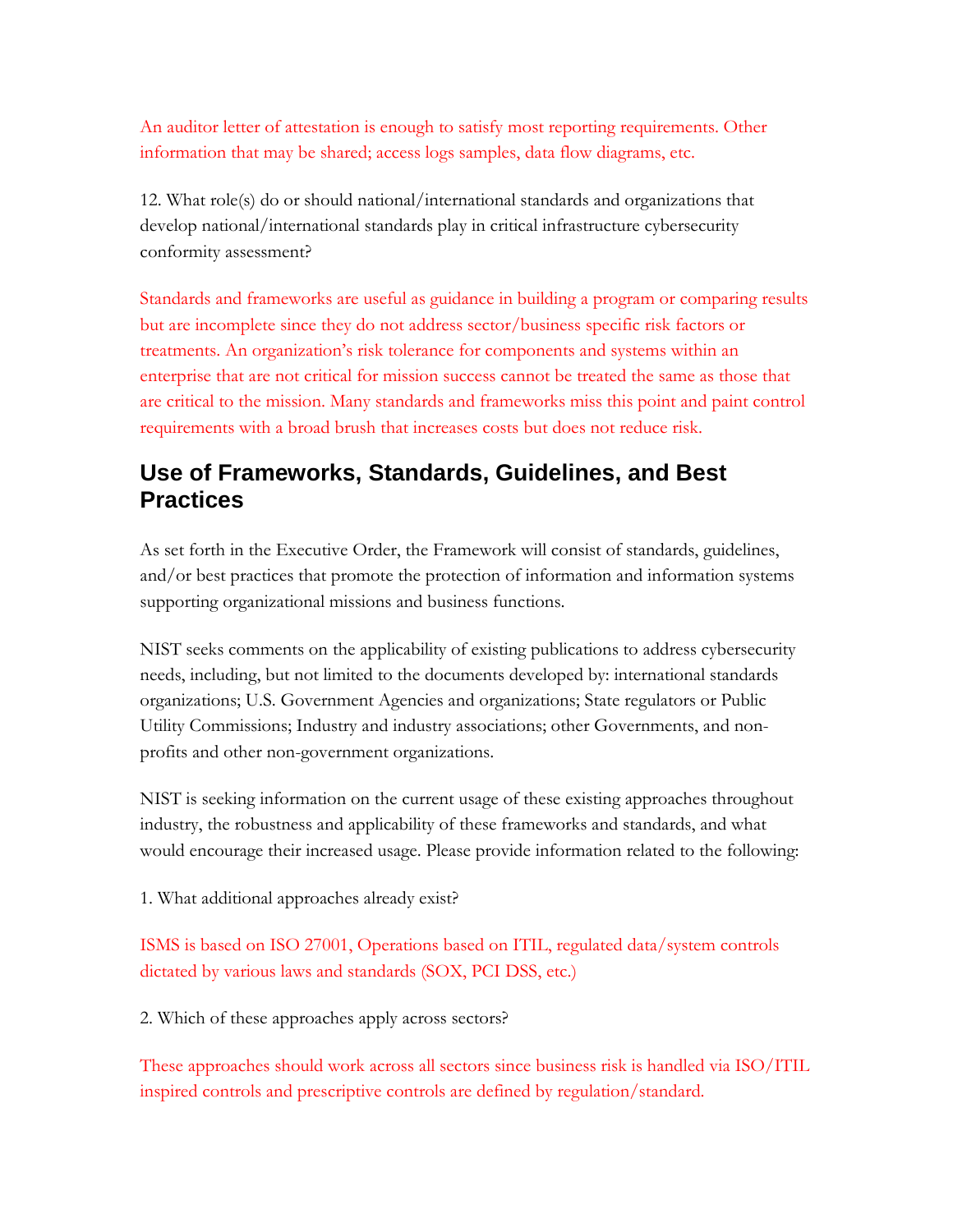3. Which organizations use these approaches?

Many of the F500.

4. What, if any, are the limitations of using such approaches?

None, since they are modular and non-binding an organization can cherry-pick the parts that work, modify the parts that don't quite fit, or ignore other parts completely.

5. What, if any, modifications could make these approaches more useful?

Updated more regularly. More public discussion of frameworks and standards before they are published.

6. How do these approaches take into account sector-specific needs?

They do not. They are written in a way to allow organizations across many sectors to adopt the frameworks and standards as they see fit.

7. When using an existing framework, should there be a related sector-specific standards development process or voluntary program?

That would be helpful to understand what other organizations within sector are doing (share common practices).

8. What can the role of sector-specific agencies and related sector coordinating councils be in developing and promoting the use of these approaches?

They could coordinate meetings and publish minutes and sector-specific standards that have been agreed upon by members of a ISAC and/or CIPAC.

9. What other outreach efforts would be helpful?

Pollination of common practices across several sectors. Publishing cross-sector dependencies and practices (such as Transportation depends on Telecommunications).

# **Specific Industry Practices**

In addition to the approaches above, NIST is interested in identifying core practices that are broadly applicable across sectors and throughout industry.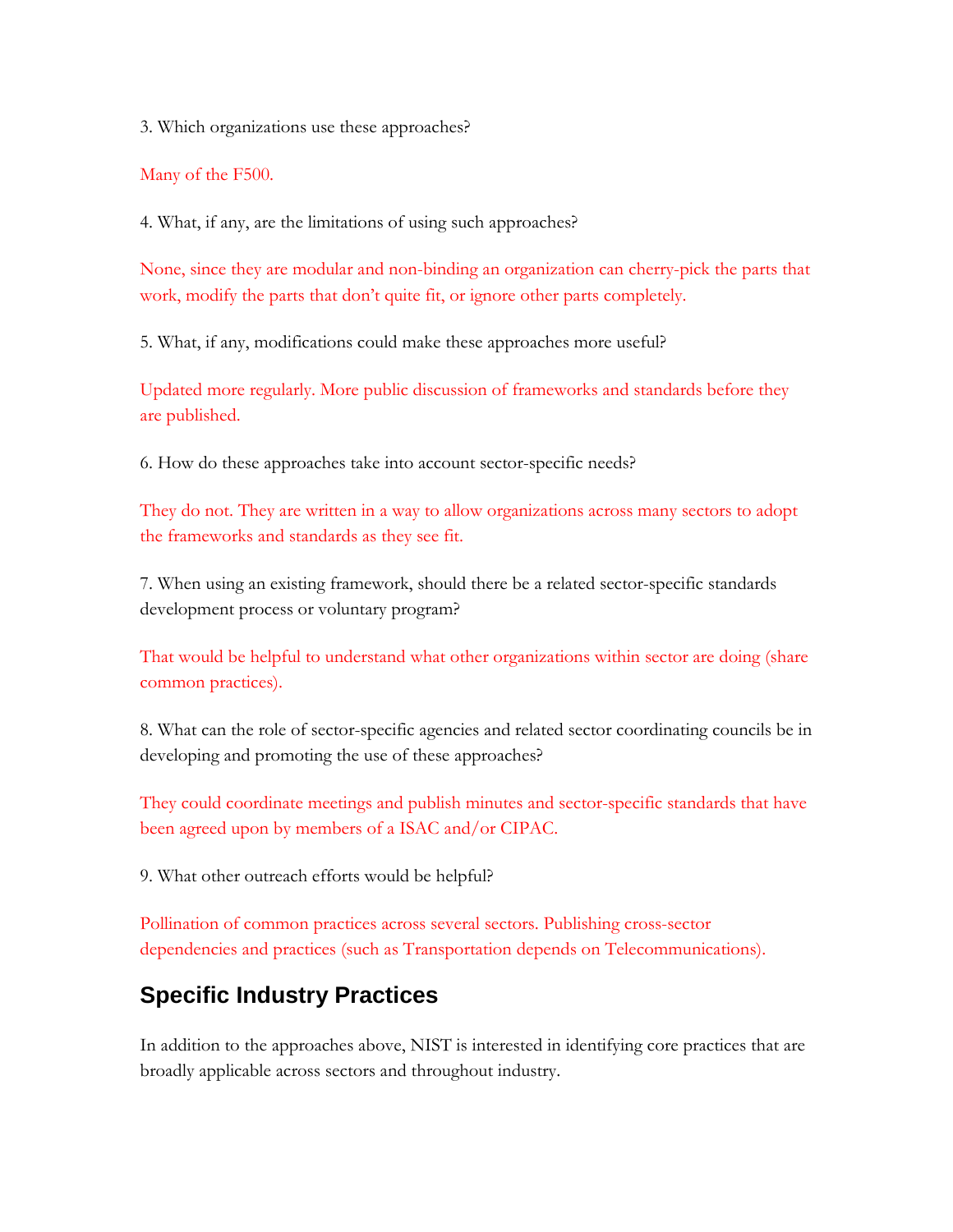NIST is interested in information on the adoption of the following practices as they pertain to critical infrastructure components:

- Separation of business from operational systems;
- Use of encryption and key management;
- Identification and authorization of users accessing systems;
- Asset identification and management;
- Monitoring and incident detection tools and capabilities;
- Incident handling policies and procedures;
- Mission/system resiliency practices;
- Security engineering practices;
- Privacy and civil liberties protection.

1. Are these practices widely used throughout critical infrastructure and industry?

Yes, we use all the practices listed.

2. How do these practices relate to existing international standards and practices?

ISO 27001 addresses these as part of the ISMS program.

3. Which of these practices do commenters see as being the most critical for the secure operation of critical infrastructure?

Mission/system resiliency practices; monitoring and incident detection tools and capabilities; identification and authentication.

4. Are some of these practices not applicable for business or mission needs within particular sectors?

I don't see a case where a business wouldn't deploy these controls / processes somewhere in their organization.

5. Which of these practices pose the most significant implementation challenge?

Asset identification and management.

6. How are standards or guidelines utilized by organizations in the implementation of these practices?